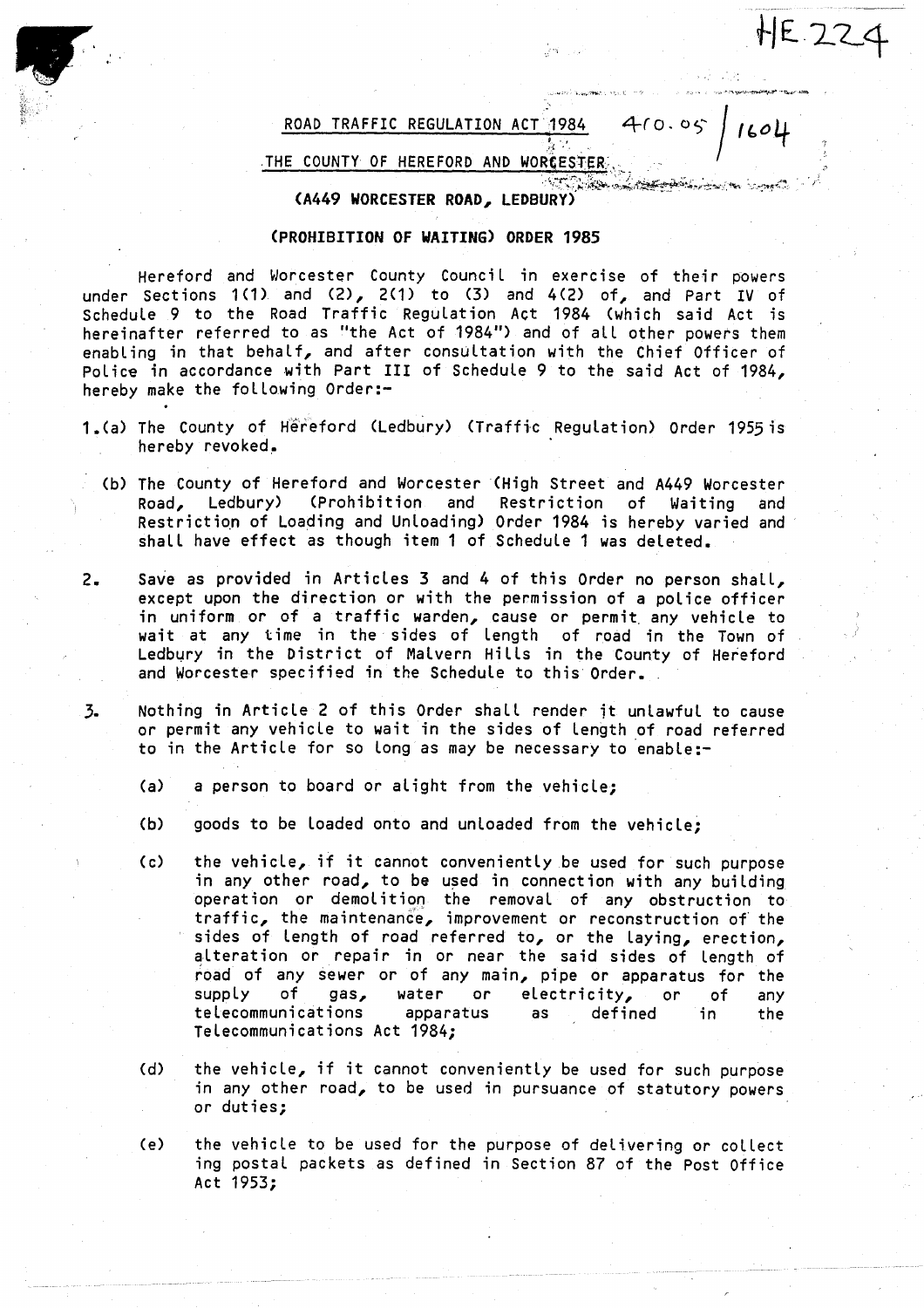(f) the vehicle to be used for the purpose of removing furniture and effects from one office or dwellinghouse to another, or to such premises from a depository or from such premises to a depository, provided notice is given twenty-four hours in advance to the police, their consent is obtained and such reasonable conditions as they may impose are complied with;

(g) the vehicle to be used for fire brigade, police or ambulance purposes .

Nothing in Article 2 shall render it unlawful to cause or permit a disabled person's vehicle which displays in the relevant position a disabled person's badge, and a parking disc (on which the driver, or other person in charge of the vehicle, has marked the time at which the period of waiting began) to wait in the sides of length of road referred to in that Article for a period not exceeding two hours (not being <sup>a</sup> period separated by an interval of less than one hour from a previous period of waiting by the same vehicle in the same sides of length' of road on the same day) .

 $5.$  (1) In this Order:-

"disabled person's badge" has the same meaning as in The Disabled Persons (Badges for Motor Vehicles) Regulations 1975;

"disabled person's vehicle" has the same meaning as in The Local Authorities' Traffic Orders (Exemption for Disabled Persons) (England and Wales) (Amendment) Regulations 1975;

"parking disc" means a disc, issued by a local authority, complying with the requirements of the British Standard Specification for Parking Discs (BS No. 4631:1970), but coloured orange, and capable of showing the quarter hour period during which a period of waiting begins .

- (2) For the purpose of this Order <sup>a</sup> vehicle shall be regarded as displaying :-
	- (a) a disabled person's badge in the relevant position, when  $-$ 
		- (i) in the case of a vehicle fitted with <sup>a</sup> front windscreen, the badge is exhibited thereon with the obverse side facing forwards on the near side of and immediately behind the windscreen; and
		- (ii) in the case of a vehicle not fitted with <sup>a</sup> front windscreen, the badge is exhibited in a conspicuous position on the front or near side of the vehicle;
	- (b) <sup>a</sup> parking disc in the relevant position, when the disc is exhibited thereon with the side which shows the time facing forwards or outwards and immediately behind the windscreen or side window nearest to the kerb.
- This order shall come into operation on the 27th day of June 1985 and may be cited as The County of Hereford and Worcester (A449 Worcester Road, Ledbury) (Prohibition of Waiting) Order 1985 .

 $6<sub>1</sub>$ 

4.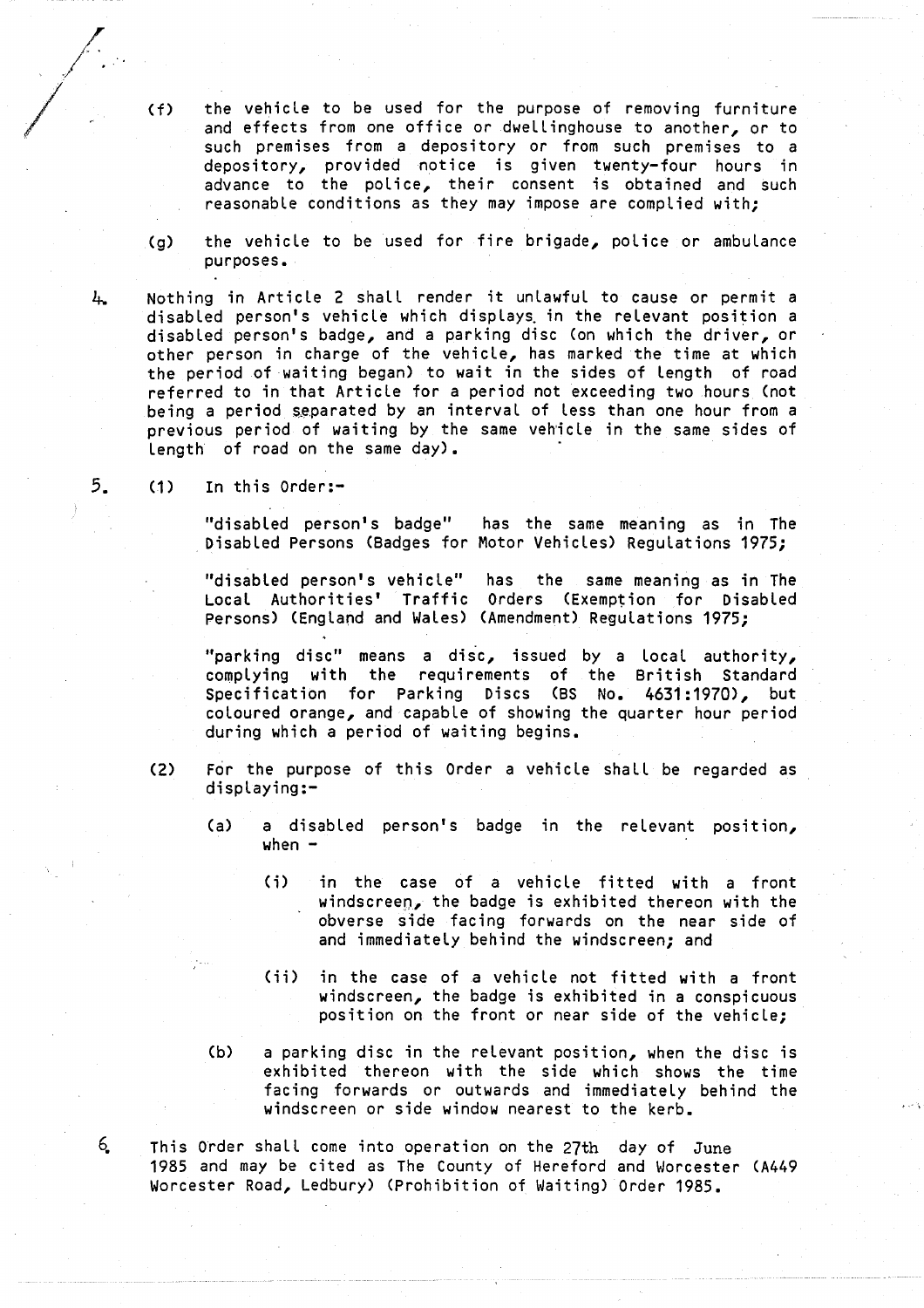## SCHEDULE

Sides of length of road in the Town of Ledbury in the District of Malvern Hills in the County of Hereford and Worcester .

÷,

A449 Worcester Road

from its junction with High Street for a both sides  $\qquad \qquad \qquad$  distance of 21 $\mu$  metres (702 feet) in an easterly direction .